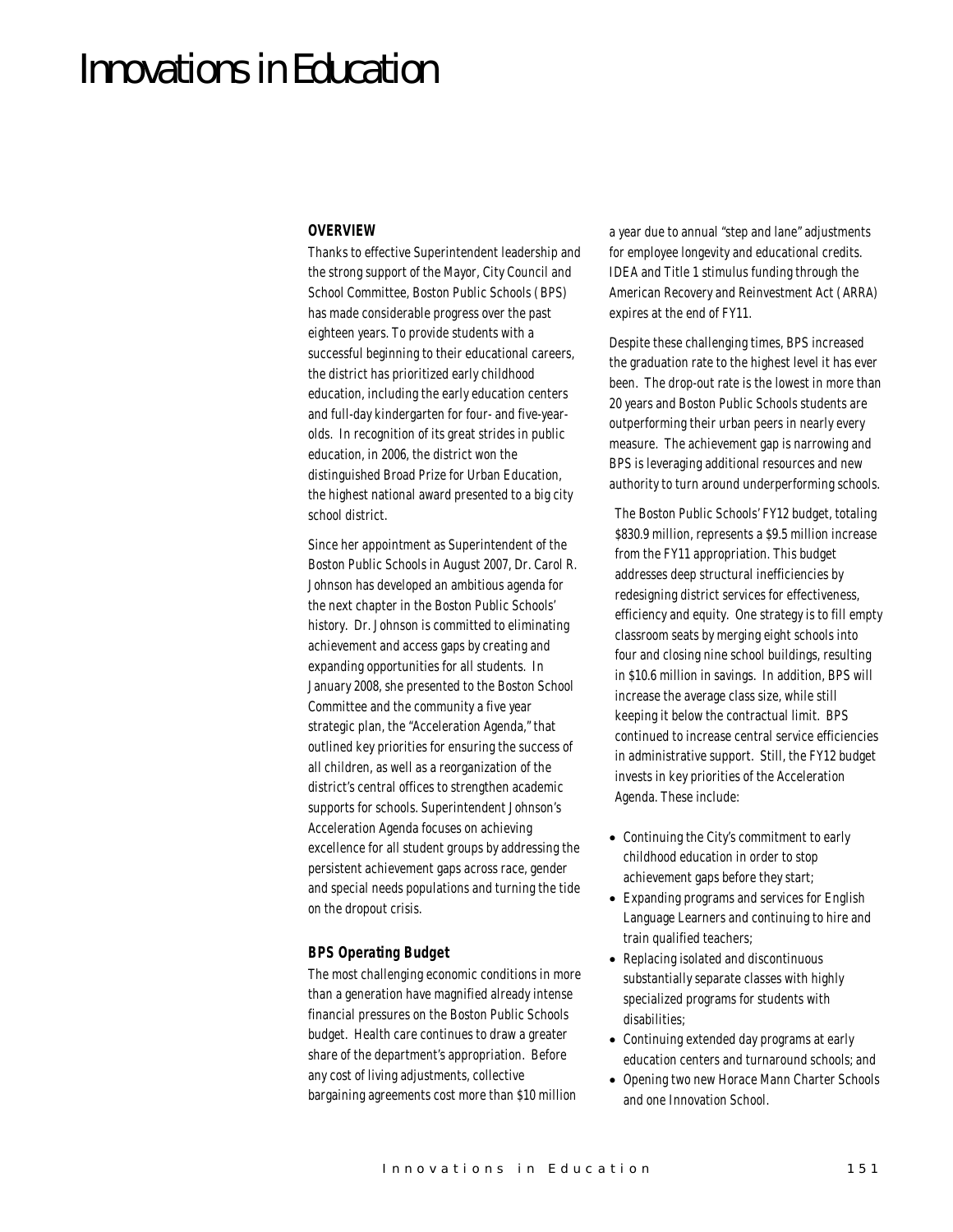## *Weighted Student Funding*

Consistent with the Acceleration Agenda plan to ensure resource equity for all students no matter what school they attend, Boston Public Schools implemented a weighted student funding allocation system for FY12. Under the current system, BPS allocates staff based on the number of programs and students in each school. This system has become less effective over the years as BPS has had to make difficult choices, due to significant budget constraints.

BPS's weighted student funding model is more equitable, transparent and predictable, enabling schools to make greater academic progress. Under a weighted student funding formula, dollars follow students based on certain criteria. Dollars no longer follow programs, buildings, adults or schools. BPS calculates per-student funding by assigning a value to various factors based on a student's academic needs. A school's budget is calculated by adding the individual funding estimates for every student projected to attend that school in the fall. For example, students whose family income is at the poverty level will receive more resources, no matter which school they attend. Other need-based weights include students with disabilities, English language learners, off track  $9<sup>th</sup>$  grade students and vocational education students.

Boston Public Schools provided additional funding above the weighted student funding allocation to some schools that experienced a significant decrease in their budget from FY11. The goal of this additional funding was to provide a transition period for schools to adjust their programmatic models or increase their enrollment for the following year. Schools received additional funding if they qualified in the following categories:

- High schools with enrollment less than 400 and a decrease in their level service budget greater than 15%;
- Turnaround schools with a decrease in their level service budget greater than 15%;
- Schools with a decrease in their level service budget greater than 15% and an increase in enrollment greater than 10%; and

• Schools with decreases in their level service budget greater than 35%.

Boston's special education schools were held harmless while the appropriate weights and programmatic models are examined during FY12.

# *BPS STUDENTS*

## *Student Enrollment*

As of January 2011, 56,751 students were enrolled in the Boston Public Schools. This enrollment level represents an increase of 411 students from the 56,340 students enrolled in January 2010. The January 2011 enrollment represents a decrease of about 10% (6,604 students) from the most recent enrollment peak of 63,355 reached in December 1999.

The enrollment projection of 56,546 students in FY12 anticipates a 0.4% decrease from the FY11 enrollment overall. The Boston Public Schools projects a 1.4% decrease in the number of regular education students from the actual enrollment level in January 2011. Special education enrollment is expected to increase by about 5.2% from the January 2011 enrollment level. Bilingual education/Sheltered English Instruction (SEI) enrollment is projected to decrease by about 0.8% from the January 2011 level.

Student enrollment is a key factor in the Boston Public Schools budget. During the budgeting process, BPS projects enrollment levels for each program, grade, and school. The projected enrollment at each school for the upcoming school year then determines the allocation of resources at the school level through the weighted student funding formula.

## *Student Diversity*

The BPS student population is racially and ethnically diverse. In FY11, the student body was 36% Black, 41% Hispanic, 13% White, 9% Asian and 2% multi-racial or other. 76% of BPS students are eligible to receive free and reduced-price meals in school (69% free, 7% reduced).

The Boston Public Schools seeks to ensure equal educational opportunities and prevent discrimination and inequalities based on racial, ethnic, socio-economic status, gender, sexual orientation, or any other reason.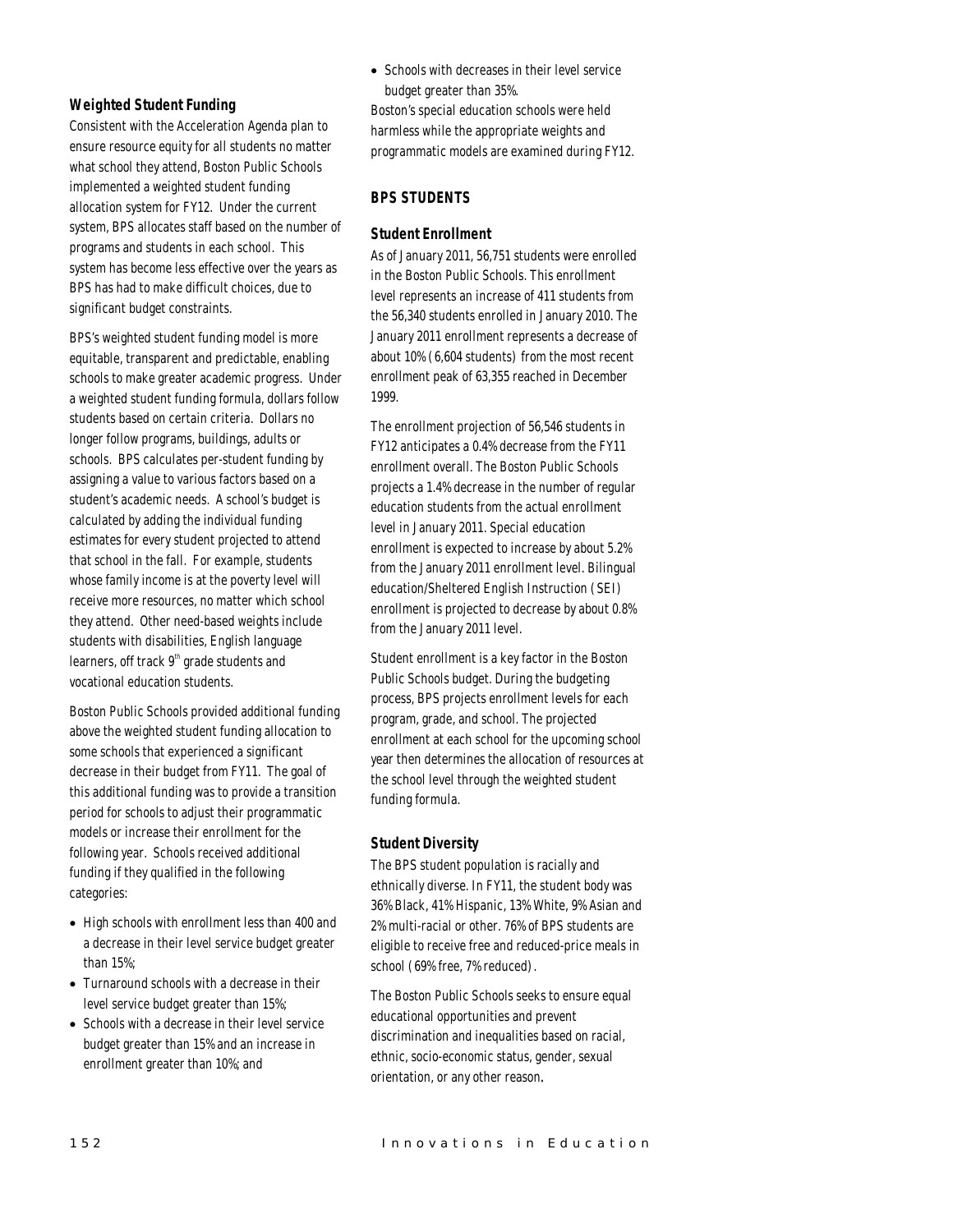

Figure 1

## *PROGRAMS AND SERVICES*

Currently, approximately 76% of Boston Public Schools students are in regular education programs (including vocational and advanced work, and mainstream special education), 14% are in bilingual education or Sheltered English Immersion (SEI), and 10% are in substantially separate special education programs (See Figure 1).

## *Regular Education*

Regular education programs at the Boston Public Schools include early learning opportunities, kindergarten and grades 1 through 12. BPS programs range from early learning to high school programs, from classical education to technology, and from advanced work classes to remedial and alternative education. In addition, adult basic education and evening high school programs are available for Boston's adult population.

#### *English Language Learners*

The Boston Public Schools, through its Office of English Language Learners (OELL), ensures that English Language Learners (ELL)/Limited English Proficient (LEP) students acquire proficiency in English while achieving the same standards as their fluent English-speaking peers. There are approximately 24,950 BPS students for whom English is not their first language.

The Parthenon report on strategies for off-track youth issued in 2007 found that ELLs who enter the Boston Public Schools for the first time during

high school are at high risk of dropping out of school before graduation. To address the needs of these students, the Boston Public Schools opened the Newcomers Academy in March 2009. The Newcomers Assessment Center is a transitional program to help prepare ELLs aged fourteen to eighteen years for successful entry into a diplomagranting high school, assessing 3,000 student on average every year. In addition, the Boston Public Schools has expanded enrollment at the Boston International High School, a school for ELLs that currently serves students from forty-eight countries.

Over the last year, Boston Public Schools invested more than \$10 million to expand academic programs and teacher training. BPS expanded the number of Sheltered English Immersion programs in the district. Over 2,000 students completed a four-week ELL Summer Enrichment Academy. In addition, BPS hired or trained 2,261 teachers with English as a Second Language (ESL) licenses or Category I, II and IV training. Another 809 teachers have completed two of the three category training elements and 776 teachers are ESL certified. These efforts are producing results, as ELL students increased MCAS proficiency rates across all grades, including double-digit gains in the third and eighth grades.

## *Special Education*

The Boston Public Schools provides special education services in both public schools and special education private schools to approximately 10,950 students. In keeping with BPS's goal to enable all students to achieve high standards, BPS's special education services are geared towards mitigating barriers to teaching and learning so that all students can reach citywide learning standards, graduate from high school, have the tools to choose post-secondary education and/or employment and contribute to the community. All special education services are provided in accordance with the Individuals with Disabilities Education Act (IDEA), Massachusetts State Regulations (CMR 28), and Boston School Committee policies.

Special education teachers work with students with disabilities to meet the goals and objectives specified in their Individualized Educational Plans (IEPs). Speech and language pathologists, occupational therapists, adaptive physical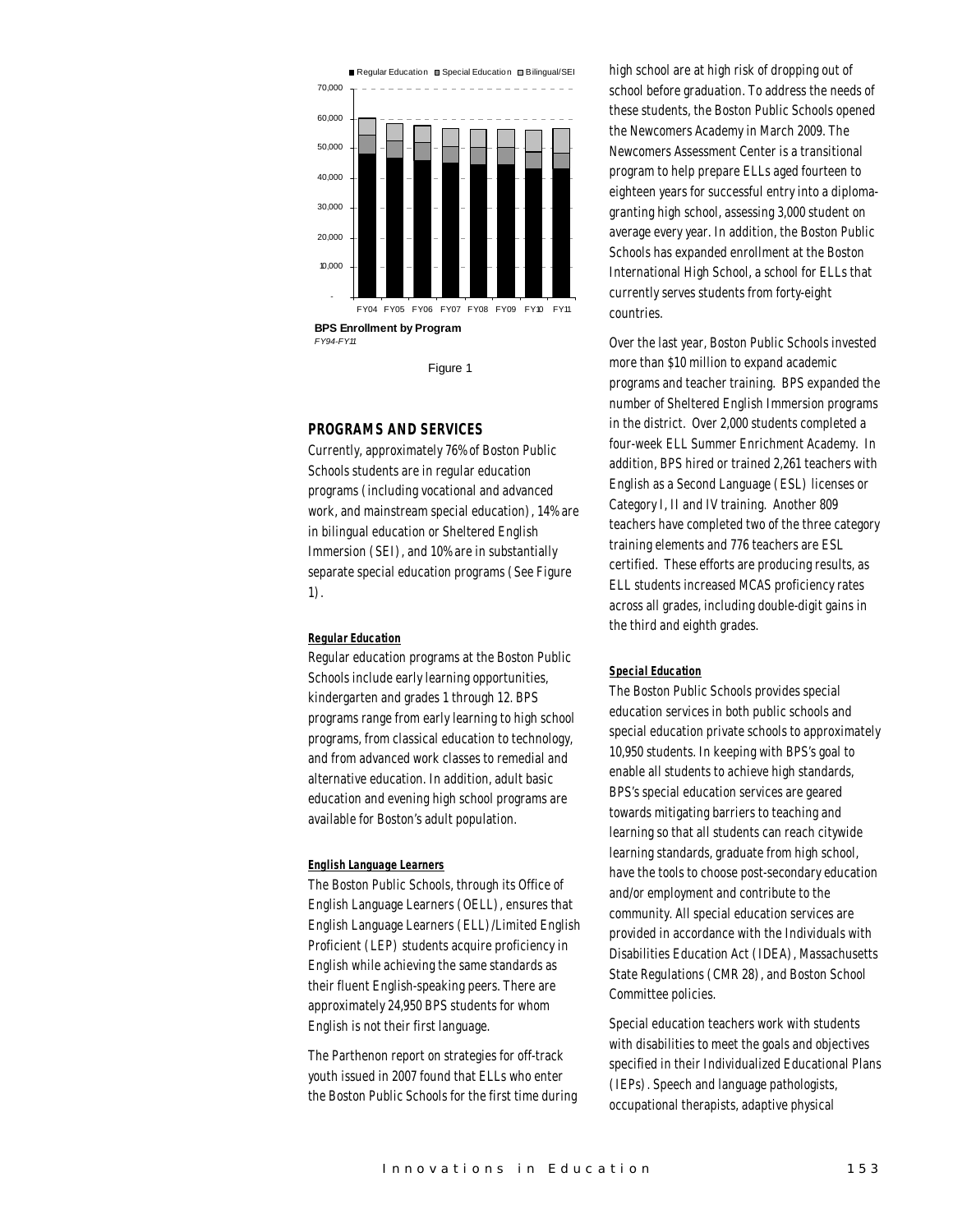education teachers and other specialists also provide services as determined through the IEP process.

BPS strives to provide appropriate services to students with disabilities and to serve more students within regular education settings. While many special education students receive instruction in regular education classrooms and resource rooms, approximately 44% of students with disabilities are educated in substantially separate settings to successfully meet their special education needs.

In addition to in-district placements in mainstream or substantially separate placements, BPS is responsible for the educational services of approximately 460 students in out-of-district placements. Students receive out-of-district placements when it is determined that their needs cannot be met in a public school setting, and that a private day school or private residential school is required to meet their educational goals and objectives. BPS is currently fully or partly responsible for paying for services for most of these students at an average cost of \$46,414 per year. Tuition rates are established by the Commonwealth of Massachusetts Rate Setting Commission.

In FY12, the Boston Public Schools will implement significant improvements to provide better services and deliver a higher quality education to our students with disabilities. Highly specialized programs will replace isolated and discontinuous substantially separate classes. This change will allow students with disabilities to move from grade to grade within a single school, supported by highly trained, specialized staff, providing more predictability and fewer transitions for families. In addition, BPS will increase the number of inclusive schools, from four to fourteen across all grade levels. These investments will improve the quality of education for special needs students and decrease costs over the long term.

#### *Student/School Support Services*

Students in all programs take advantage of a wide range of support services in the schools. These support services create a continuum of support for students with and without disabilities. BPS provides prevention services focused on improving school climate and increasing staff capacity to deal with a broad range of issues, direct services provided to students either in groups or individually and to provide crisis services. BPS collaborates with human services and community agencies to supplement the support services BPS offers.

In FY11 Boston Public Schools adopted the Academic Achievement Framework, a multi-tier system of support to address the academic, behavioral, and English language development of all students. This is a team-based approach that involves continuous monitoring of students' academic progress, identifying areas where students are struggling, and applying appropriately intensive interventions until the barriers to learning are addressed.

## *ALTERNATIVE SCHOOL DESIGNS*

## *Pilot Schools*

Innovation is essential to continuous school improvement. In recognition of this fact, BPS and the Boston Teachers Union (BTU) collaborated in 1994 to create pilot schools that could serve as laboratories for innovative ideas in quality instruction. Pilot schools, exempt from many elements of the BTU contract and School Committee rules and regulations, can test innovative educational ideas that can later be introduced to the entire BPS community. Pilot schools are created through a request for proposals process.

In FY12, twenty-one pilot schools will be in operation, serving an estimated 7,029 students, or 12% of Boston Public Schools students.

Boston's pilot schools include: Another Course to College, Baldwin Early Learning Center, Boston Arts Academy, Boston Community Leadership Academy, the Boston Teachers Union School, Fenway High School, Lilla G. Frederick Pilot Middle School, Gardner Pilot Academy, Greater Egleston Community High School, Haley Elementary, Harbor School, Lee Academy, Lyndon K-8 School, Lyon 9-12, Mason Elementary School, Mission Hill K-8 School, New Mission High School, Orchard Gardens K-8 School, Quincy Upper School, TechBoston Academy and Young Achievers Science and Math K-8 School.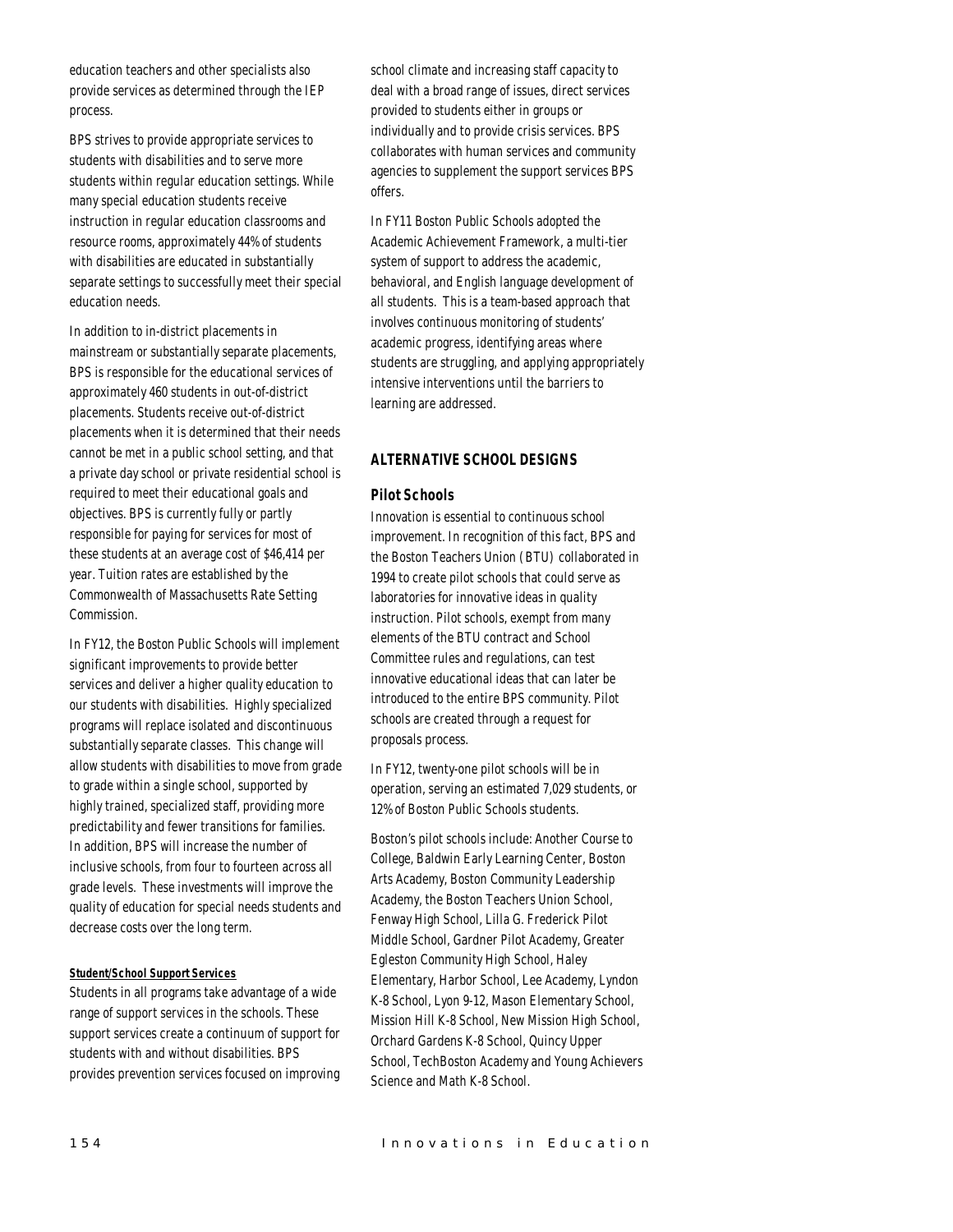#### *Horace Mann Charter Schools*

The City of Boston has two Horace Mann charter schools which serve approximately 610 students in FY12. These schools, the Edward M. Kennedy Academy for Health Careers and the Boston Day and Evening Academy, were originally founded as pilot schools and were granted Horace Mann charters in 1999.

In FY12, two new additional Horace Mann charter schools will open in Boston: Boston Green Academy and UP Academy. They are projected to serve 790 students. Combined with the two existing schools, Horace Mann charter schools will serve approximately 1,400 Boston students in FY12.

All Horace Mann charters require the approval of the local school committee, and are ultimately granted by the Commonwealth of Massachusetts. Charters are granted for five years and are renewable. Charter schools must comply with state regulations on testing and assessments, and must measure their progress against the goals specified in their charter and produce a formal annual report. In addition, site visits are used to assess each charter's school progress.

Horace Mann Charter Schools were authorized originally under the Education Reform Act of 1993. This authorizing statute changed dramatically under the recently-enacted Act Relative to the Achievement Gap - Chapter 12 of the Acts of 2010. Although Horace Mann charters still require school committee approval and are granted by the Commonwealth of Massachusetts, there are now three types of Horace Mann charter schools, each with different characteristics. Type I is a new school submitted with approval of the local bargaining agent(s). Type II is the conversion of an existing school, submitted with approval of a majority of the school's faculty. Type III is a new school which does not require pre- approval by the local collective bargaining unit(s). Instead, any proposed changes in a collective bargaining contract must be negotiated in good faith with the relevant union(s). If no agreement is met within 30 days prior to the start of school, the school operates under the terms of its charter.

The two new Horace Mann charters are both Type III. The new law limits the number of Type III charters to 14 state-wide, of which at least 4 are reserved for Boston. Overall, there is a statewide

limit of 48 charters for all Horace Mann Type I and Type III schools combined. There is no limit on the number of conversion (Type II) charters in the state.

Horace Mann charter schools submit a budget request to the Superintendent and School Committee each year. The cost of Horace Mann charter schools is included in the BPS operating budget. In accordance with the Massachusetts law governing charter schools, a Horace Mann charter school's budget allocation must be consistent with the allocation to other public schools in the district.

## *Innovation Schools*

The 2010 "Act Relative to the Achievement Gap" authorized the creation of Innovation Schools by districts in the Commonwealth. These schools have greater autonomy and flexibility than traditional district schools with regard to curriculum, staffing, budget, schedule/calendar, and district policies. These schools establish measurable, annual goals for student and school performance, and are evaluated annually by the Superintendent. Innovation Schools are authorized by the School Committee for up to five years, and can be reauthorized at the end of that term. Innovation Schools receive the same per pupil allocation as any other school in the district.

The Boston Public Schools are aggressively pursuing this new school model. The Roger Clap Innovation School is expected to open in Fall 2011, and seven other prospective innovation schools have received preliminary approval to develop a full proposal.

#### *Commonwealth Charter Schools*

In accordance with the Education Reform Act of 1993 as most recently amended by Chapter 12 of the Acts of 2010 "An Act Relative to the Achievement Gap", Commonwealth charter schools are public schools established by charters granted by the Board of Education independent of local school committees. Commonwealth charter schools differ from pilot schools and Horace Mann charter schools in that the granting of their charters does not require the approval of the local school committee or school unions, and they do not submit an annual budget request to the local school committee. Commonwealth charters receive per-pupil tuition equivalent to the local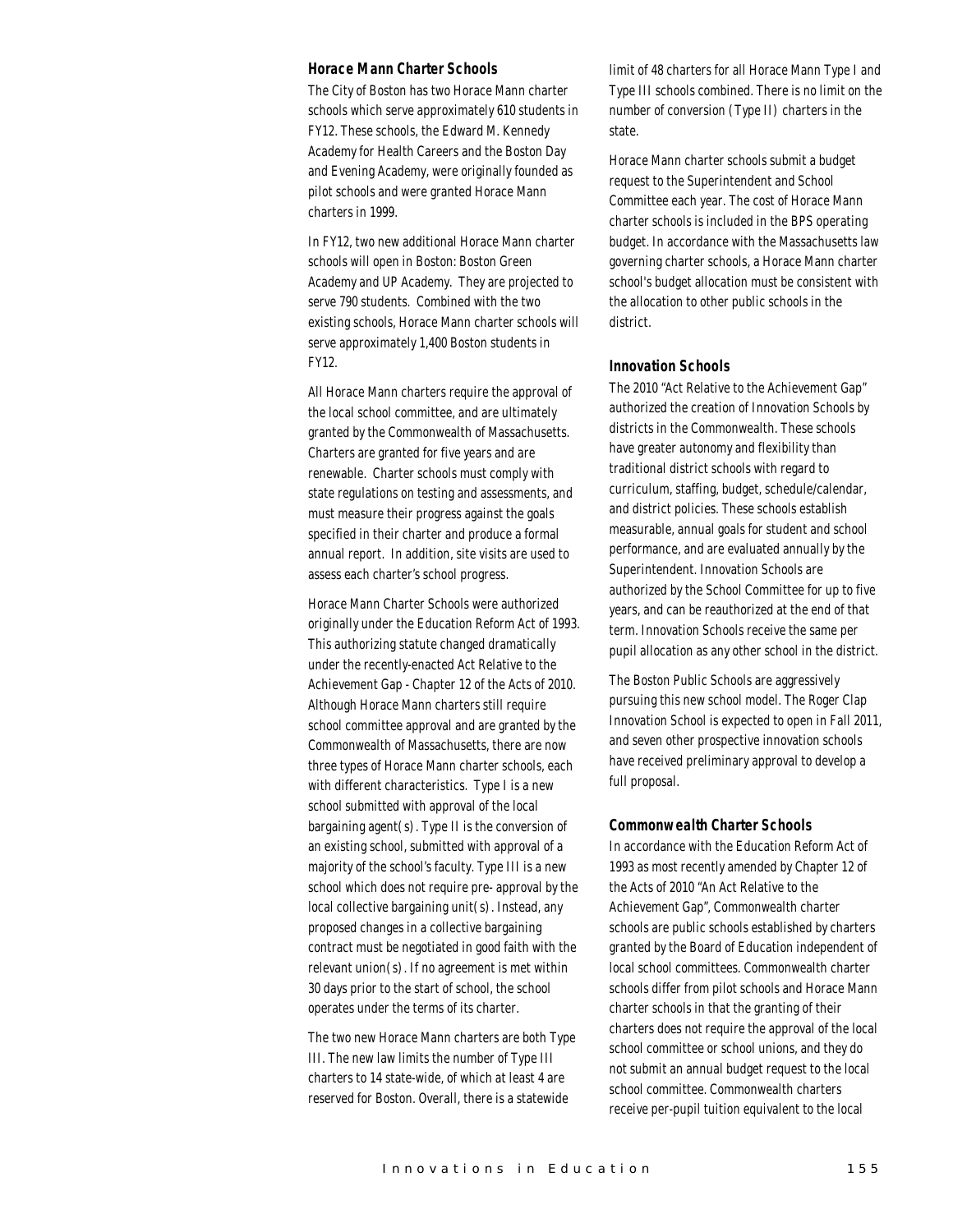foundation tuition from the student's sending districts plus facilities tuition. Tuition costs for charter school students who live in Boston are paid for by the City of Boston through a state assessment separate from the BPS operating budget.

The Act Relative to the Achievement Gap of 2010 lifts the 9% district spending cap on charter schools resulting in an expansion of the number of seats permitted to charter schools in Boston. Now, if a district performs in the lowest 10% on MCAS statewide for the prior two years, the cap increases over several years until it reaches 18% of a district's net school spending. Boston currently falls into this category. Its cap is at 13% for FY12 and will grow by 1% each fiscal year until it reaches 18% in FY17.

In February 2011, four new Commonwealth charter schools were approved to open in Boston, with four more approved to open in Fall 2012. Expansions were also granted to two current charter schools. Because these charters will open with only 1-2 grade levels, they will take several years to reach peak enrollment, as they grow a grade at a time. The state Charter Office expects that these expansions will bring Boston to its 18% cap when the schools reach full enrollment in Fall 2019. In FY11, approximately 5,346 Boston students attended 23 Commonwealth charter schools. In FY12, enrollment of Boston students in charter schools is expected to increase to approximately 5,801 students. (For more information on charter school funding, see Revenue Estimates and Analysis)

## *EXTERNAL RESOURCES*

External funds are critical to the success of the Boston Public Schools. They are targeted for specific purposes that enhance teaching and learning and are part of a strategic all-funds approach to budgeting. External funds are provided through formula grants (called entitlements), competitive grants, reimbursement accounts and other grants, primarily from state and federal sources. BPS expects to receive \$152 million in external funds in FY12, an amount equal to 15.5 % of its all-funds budget excluding capital

funds. The FY12 budget for external funds represents a decrease of approximately \$29.3 million or 16.2% from the FY11 budget. At the time of this writing, BPS was in the process of applying for competitive grants that may be awarded for FY12, but are not yet guaranteed. As a result, the FY12 external funds estimate is likely understated.

# *Federal Aid*

Federal and state aid to the Boston Public Schools has varied over the past few fiscal years. The Boston Public Schools' level of federal funding dropped in FY04 when the federal government began using 2000 Census figures in aid formulas, rose in FY05, and leveled off in FY06. Federal aid dropped in FY07 and FY08 due to cuts in federal education program budgets. In FY09, federal aid to Boston's schools increased slightly. In FY10, federal aid to the Boston Public Schools increased as a result of new funding from the American Reinvestment and Recovery Act and higher funding for Boston in other major federal grants.

The Boston Public Schools' primary source of federal education funding is the No Child Left Behind Act (NCLB). NCLB, established during the cyclical reauthorization of the Elementary and Secondary Education Act (ESEA) in 2002, promises resources geared toward improving the quality of education for every child. NCLB funds come with substantial new programmatic requirements including targeting of disadvantaged students, greater choice for parents, flexibility for states and districts, accountability, and scientifically-based instructional strategies and academic content. NCLB now contains all of the federal formula grants except for those pertaining to students with disabilities.

Funding for students with disabilities is provided through another major source of federal funding, the Individuals with Disabilities Education Act (IDEA). This funding serves as a revenue source for the district's comprehensive special education program.

## American Reinvestment and Recovery Act

On February 17, 2009, President Barack Obama signed the American Recovery and Reinvestment Act (ARRA) into law. This law provided for two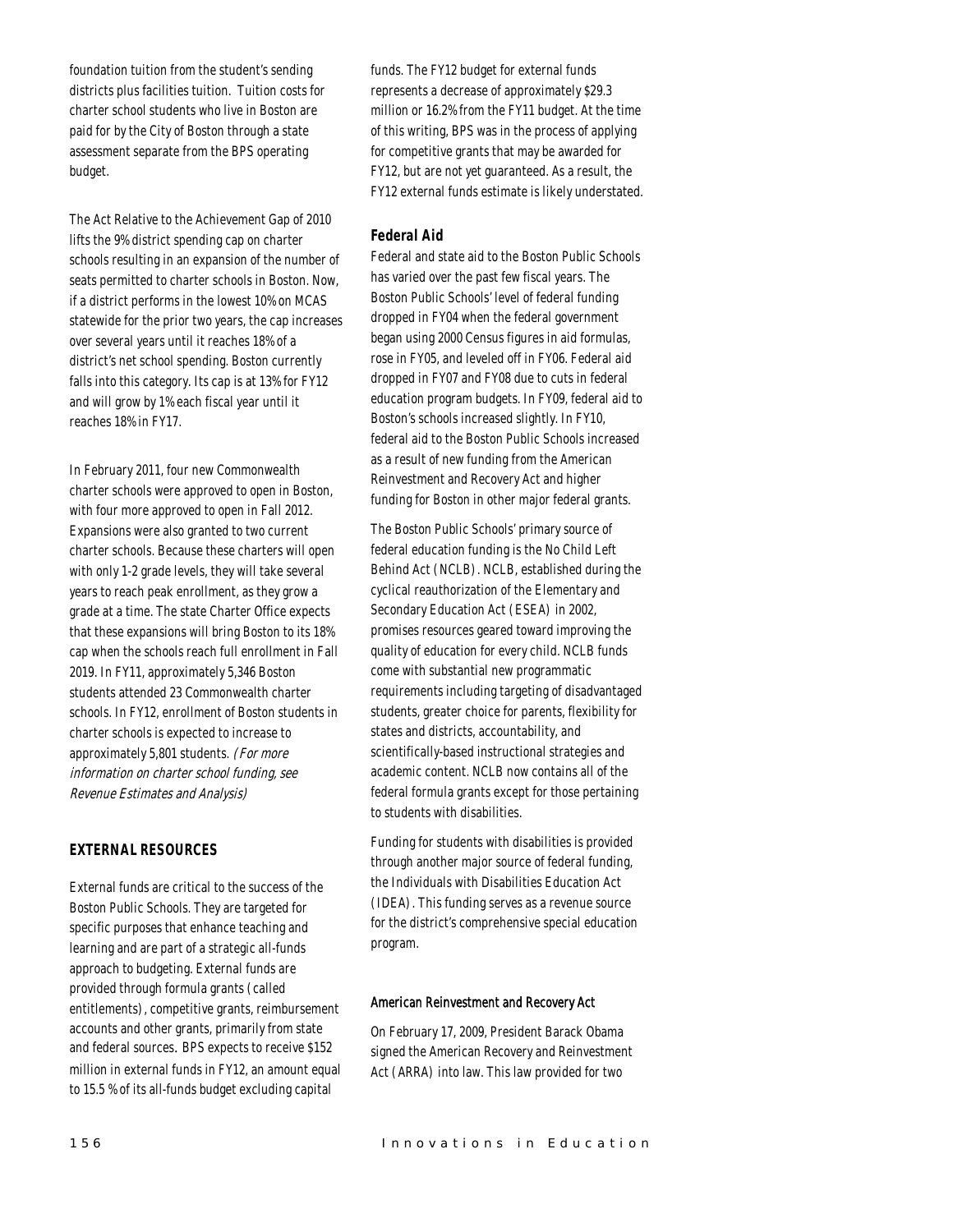years of economic stimulus funding for school districts with the purpose of preserving jobs and investing in strategic initiatives that create longlasting results for students. Boston Public Schools received approximately \$63.2 million over two years from ARRA Title I and ARRA IDEA grants. BPS used this funding to preserve 180 teachers' jobs and absorb a reduction in the state's "circuit breaker" funding for extraordinary special education costs. Boston Public Schools also used ARRA funding for strategic initiatives, such as:

- Formative assessments for teachers to evaluate student outcomes;
- "Acceleration Academies" offering an additional week of instruction during school vacation weeks;
- Additional teachers, materials and assessments for effective instruction for English language learners;
- Acquiring assistive technology equipment and software for students with autism; and
- Acquiring uniform literacy curriculum in all schools

## Race to the Top

One component of ARRA was \$4.35 billion for Race to the Top, a competitive grant program to encourage and reward states that are creating conditions for education innovation and reform. The Department of Education made grants available in two phases and Massachusetts was one of ten recipients in Phase II. The State was awarded \$250 million over four years. Half of this award is allocated through the Title I formula. Boston Public Schools will receive \$31.8 million over four years with the goals of:

- Improve teacher and principal effectiveness based on performance by implementing the statewide evaluation framework.
- Ensure effective teachers and leaders in every school and classroom by aligning curriculum to the Common Core State Standards and strengthening climate, conditions and school culture.
- Increase college and career readiness by increasing the number of students

completing MassCore – high school programs intended to help high school graduates arrive at college or the workplace well prepared.

• Turn around the lowest achieving schools.

#### School Improvement Grants

Another component of the American Recovery and Reinvestment Act was the Department of Education's School Improvement Grant program. These grants are used to improve student achievement in Title I schools identified for improvement, corrective action, or restructuring. Massachusetts was awarded \$59 million, of which \$25.7 million will be awarded to 12 Boston Public Schools over three years. This funding will allow BPS's lowest performing schools, named turnaround schools, the ability to extend the instructional day by at least 30 minutes, hold an additional 100 professional development hours for teachers, and provide other school based support, such as after school tutors.

## Education Jobs Fund

On August 10, 2010 President Barack Obama signed the Education Jobs Fund law, providing \$26 billion for one time support for educational jobs and Medicaid. Massachusetts received approximately \$204 million and Boston Public Schools received \$13.1 million through the Chapter 70 funding formula. These funds are to be spent by September 30, 2012. In FY11, BPS used funding to retain 57 custodians and in FY12 the remaining \$10.1 million balance will fund teachers.

## *State Aid*

The primary source of state aid to schools is Chapter 70 education aid. (Note: This funding is not included in the BPS external resources total as it is normally distributed as direct general fund revenue to the City.) The state began distributing dedicated education aid after the enactment of the state's comprehensive school reform law, the Education Reform Act of 1993. The City received \$210.5 million in Chapter 70 education aid in FY07, and \$215.8 million in FY08. In FY09, \$221.4 million in Chapter 70 general fund revenue was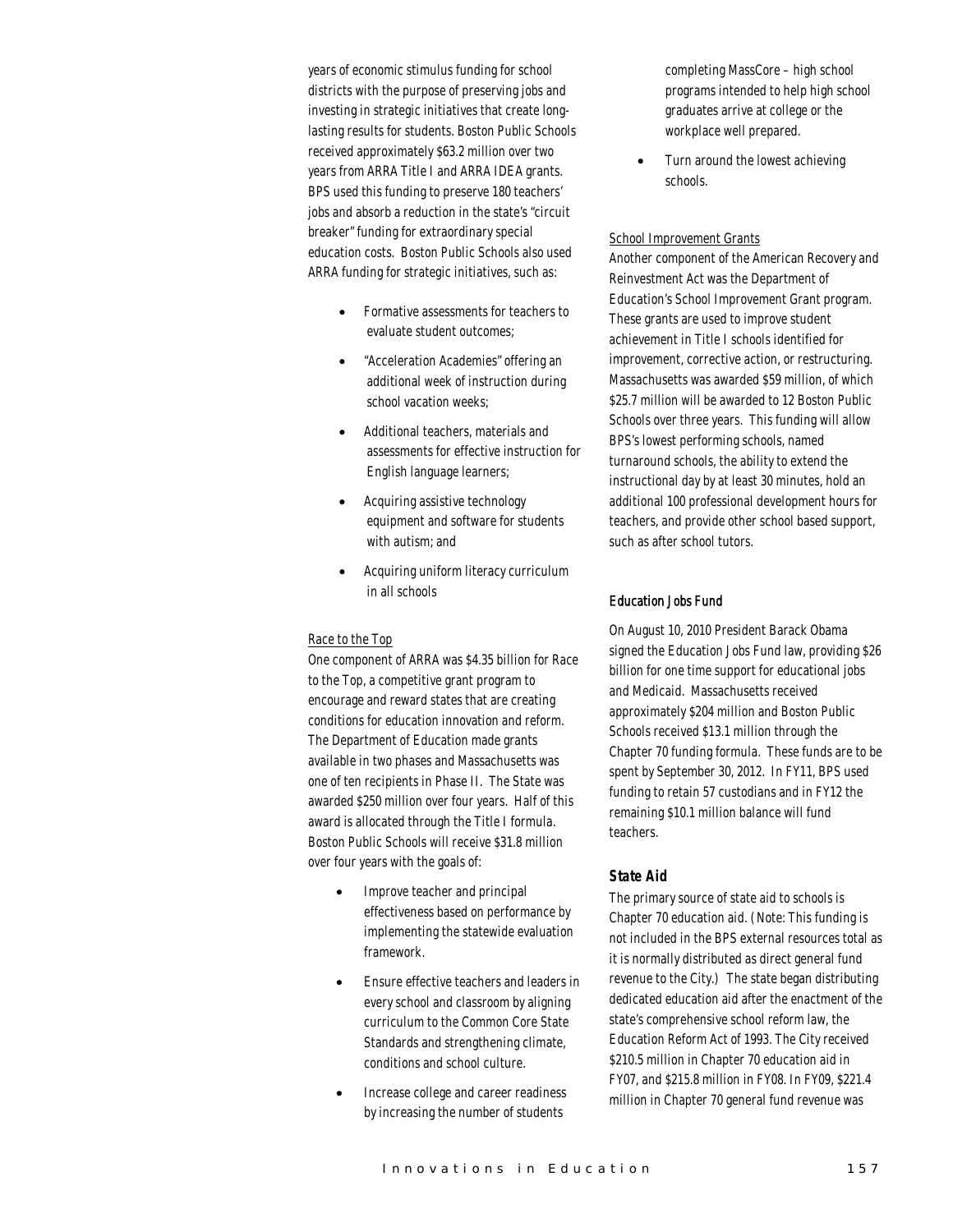

budgeted. The state reduced that amount by \$23.3 million mid-year and offset the reduction with a \$23.3 million grant from the state's ARRA funds. In FY10, the City received \$217 million in Chapter 70 funds. In FY11, the City expects to receive \$204.3 million in Chapter 70 funds and is budgeting \$196.1 million a reduction of 4% over FY11 for FY12.

The school funding system in Massachusetts includes a mandated local level of spending (local contribution), state aid to support a minimum level of spending or "foundation budget," and establishes required annual local spending increases (municipal revenue growth factor). The City has consistently met these requirements, and contributed beyond the level of funding required. (See Figure 2 for changes in actual net school spending vs. required net school spending)

Additionally, the state provides important aid to mitigate the financial costs of educating students with disabilities. With "circuit breaker" reimbursements, the state shares the cost of educating students with disabilities once the cost to educate those students exceeds a threshold amount. Circuit Breaker aid was enacted in 2000 and implemented in 2004. BPS received \$11.8 million in Circuit Breaker funding in FY09. In FY10, circuit breaker funding decreased to \$7.0 million and to \$6.9 million in FY11. In FY12, the Boston Public Schools is projecting to receive \$6.9 million in circuit breaker funding.

Prior to FY05 the Commonwealth provided annual funds to offset the cost of school transportation. The City received \$9.1 million in FY04 for the cost of student transportation, a cost that has since been absorbed by the City.

(Please see the Revenue Estimates Section for more detail on school aid.)

#### *Private Partnerships*

In FY12, the Boston Public Schools will create the Office of Innovation, Partnerships and Development (OIPD) to address four specific areas: innovation, partnerships, development and time.

First, political, social and economic forces are pressing for changes in how school systems operate. By developing an office that can focus on research and design, the district is better able to steer, vet and implement new ideas in a thoughtful way. The OIPD is coordinating all Investing in Innovation Fund (i3) proposals.

Second, the Boston Public Schools have a rich history of partnering with outside organizations to improve outcomes for their students. Since many of these partnerships are driven almost exclusively at the school level, little institutional knowledge exists within the central office on the number or quality of these partnerships. OIPD will seek to manage these partnerships and target services to schools in need, while preserving the resourcefulness of our principals.

Third, this office will coordinate and expand Boston Public Schools' institutional development. The Boston Public Schools, in collaboration with several non-profit partners, has been very successful in leveraging grants and donations from private foundations, corporations, and individuals to support its educational mission. The Boston Arts Expansion Initiative is one example of a public/private partnership. Partnering with EdVestors, the goal of this initiative is to increase access, equity and quality of arts opportunities for BPS students. Since FY09, the BPS Arts Expansion Fund has awarded \$1.25 million in grants and anticipates awarding \$800,000 in FY12. In FY11, 81% of students in kindergarten through 8th grade received weekly, yearlong arts instruction, compared to 67% in FY09. For high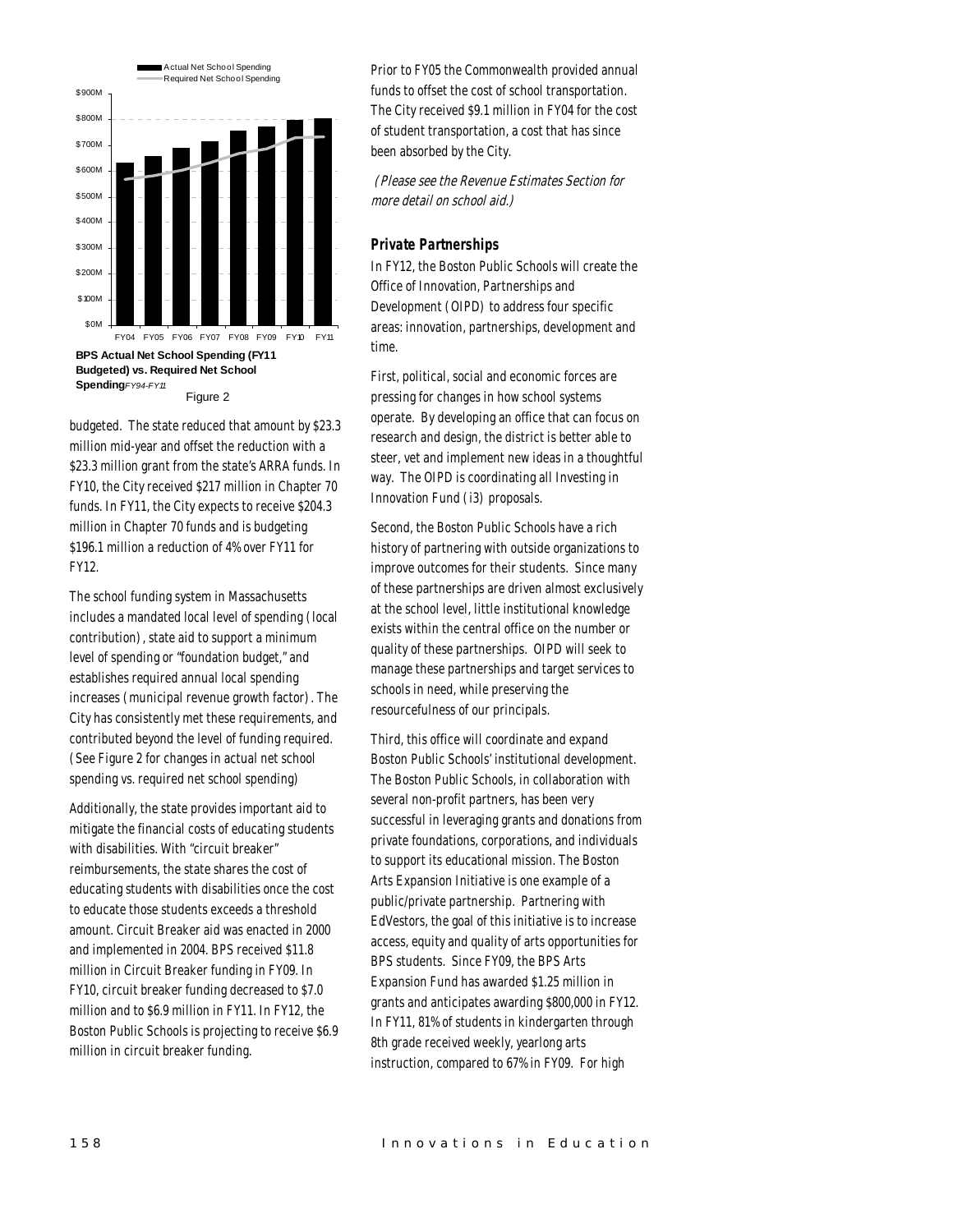school students, 47% of students received arts instruction in FY11 compared to 26% in FY09.

Finally, the OIPD will oversee time projects that are provided outside the traditional school day. Boston students are often challenged by achievement, opportunity and social-emotional support gaps. Expanding time and resources for students in an impactful way can close these gaps. Recent examples of this work include week long intensive instruction at vacation academies, extended learning time at several schools and increasing summer learning from approximately 5,000 students to almost 9,000 students for the summer of 2011.

# *PERFORMANCE INDICATORS AND STANDARDS*

#### *Overview*

BPS has been evaluating its progress using measurable outcomes for a number of years. Through a collaborative process that involved the Superintendent and School Committee, BPS has developed and refined performance indicators and standards to promote continuous improvement in teaching and learning in every classroom and every school. In the Acceleration Agenda, the Boston Public Schools outlined three key goals, and set academic performance measures and targets to measure progress towards these goals. Federal and state funding guidelines also require BPS to track student progress. Changes in federal and state law over the past several years have changed the district's role with respect to accountability. (Performance Indicator & Standards data can be found in the Education chapter in Volume 2 of the City of Boston FY12 Budget.)

#### *Federal and State Standards*

Under the No Child Left Behind Act (NCLB), federal regulations define the specific criteria for which schools will be held accountable, and on which sanctions and/or rewards are based. NCLB requires that states set standards for achievement and implement testing for students to see whether those standards are being attained, not only by the population as a whole, but also by student subgroups. Subgroups include students with disabilities, students with limited English proficiency and students from all major ethnic and racial groups. Adequate Yearly Progress (AYP) is the amount of improvement toward student proficiency that a school or district must demonstrate each year, on average, to close performance gaps and have all students performing at proficient or advanced levels in English language arts and mathematics by 2014. AYP is determined separately for English language arts and mathematics.

At the state level, a provision in the Massachusetts Education Reform Act of 1993 stipulated that all students from the class of 2003 forward must pass the Massachusetts Comprehensive Assessment System (MCAS) in order to receive a high school diploma. The Massachusetts Comprehensive Assessment System (MCAS) is a statewide standardized test that measures student performance and serves to seek educational accountability from their respective school systems. MCAS data present the percentages of students at each school that fall into each of the four MCAS Performance Levels. Level 1 denotes "failing," Level 2 denotes "needs improvement," Level 3 denotes "proficient," and Level 4 denotes "advanced."

In the analyses of MCAS scores, percentages are based on the total number of students required to take the test. This includes regular education students, students with disabilities tested with standard accommodations, and limited English proficient (LEP) students. BPS expects that the percentage of students in Level 1 will continuously decrease and the percentages of students in Levels 3 and 4 will increase.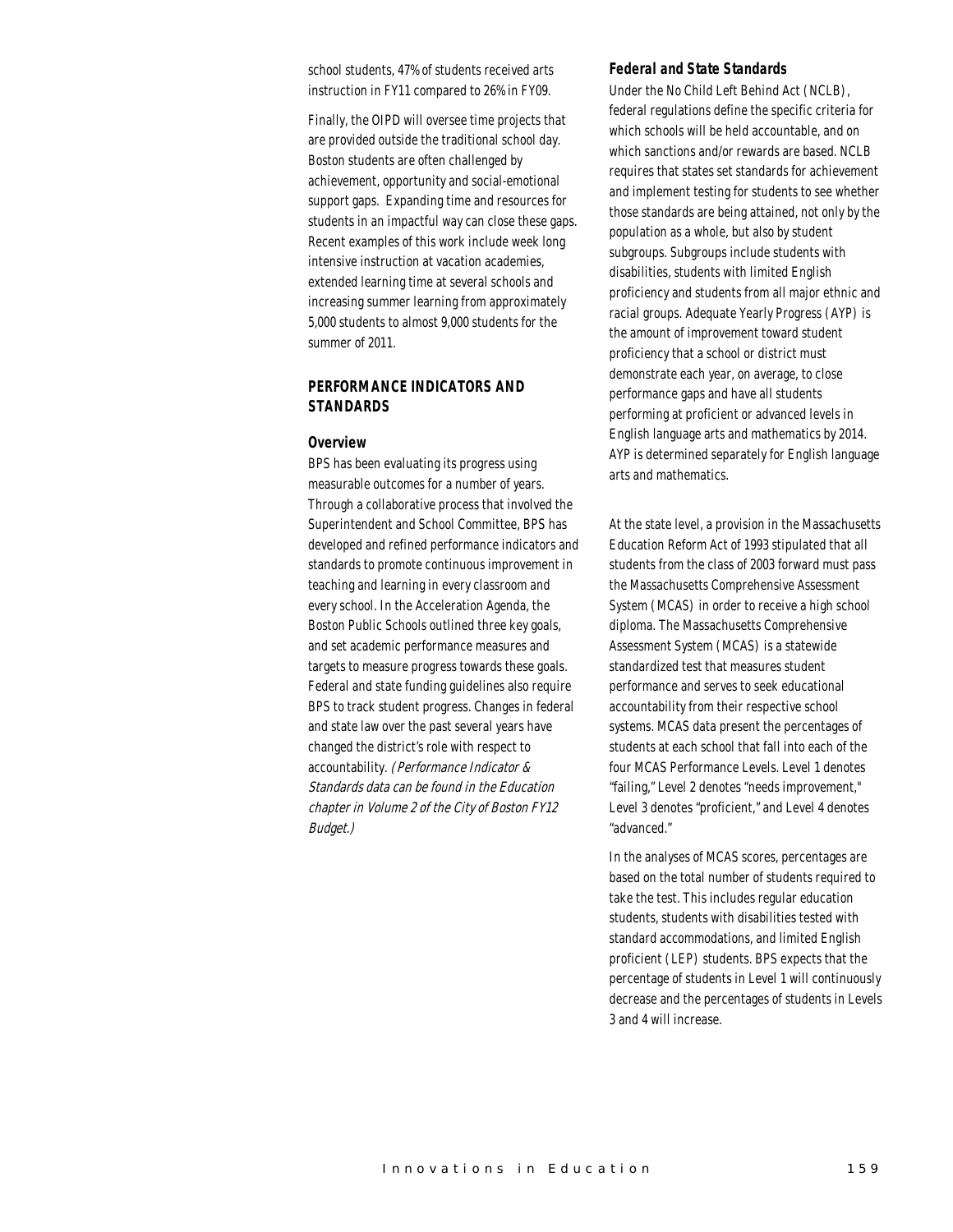# *Acceleration Agenda Performance*

The Acceleration Agenda lays out three key goals for the Boston Public Schools:

- To ensure all students achieve MCAS proficiency;
- To close access and achievement gaps; and
- To graduate all students from high school prepared for college and career success.

BPS has developed performance measures with targets against which they will measure progress towards their academic goals. Boston Public Schools seeks to have all students learn to read by the end of Grade 1 and read to learn in Grade 3. To that end, BPS is paying careful attention to its measure of first graders meeting the DIBELS benchmark. DIBELS (Dynamic Indicators of Basic Early Literacy Skills) is a formative early literacy assessment. BPS is also monitoring the percentage of third-grade students passing the ELA MCAS, and the gap between the highest and lowest student subgroups in the ELA MCAS.

Boston Public Schools has set a goal of having more eighth grade students prepared to take Algebra I.

Boston Public Schools is also focused on ensuring that English Language Learners (ELLs) acquire language mastery and fluency. In order to monitor this, BPS is looking at the percentage of ELLs who move two or more MEPA steps within the same grade span, or one or more steps between grade spans, across all levels. MEPA is the Massachusetts English Proficiency Assessment.

BPS is monitoring graduation rates, SAT scores and the percentage of eleventh and twelve grade students enrolled in Advanced Placement courses as it focuses on graduating all high school students college-ready and success bound. BPS also monitors the dropout rate, a significant indicator of a school's effectiveness. According to state guidelines established in FY92, students in grades 6-12 are counted as dropouts if they leave school during the year from July 1 to June 30 for any reason other than transfer, graduation, death or expulsion with an option to return. BPS expects the dropout rate to continuously decline.

# *FORMAL BUDGET PROCEDURES*

## *Governance*

The seven-member Boston School Committee is appointed by the Mayor to staggered appointment terms and serves as the policy-making body of the Boston Public Schools. This structure was affirmed by the voters of the City of Boston in a referendum held in November 1996. The School Committee appoints a Superintendent who serves as the chief executive officer of the Boston Public Schools. The Superintendent, who is responsible for the management and supervision of the public schools, reports directly to the School Committee and also serves as a member of the Mayor's cabinet. At each school, site councils, consisting of the building administrator, parents, teachers, representatives from collaborating institutions and a student (at the high school level), assist principals and headmasters in decision-making processes.

# *The Operating Budget Process*

The operating budget serves as the financial plan for carrying out the educational mission of the school system. The operating budget is developed in accordance with the goals and objectives approved by the School Committee and with extensive input from principals, headmasters, school site councils, the Superintendent's leadership team, and the larger school community. The budget reflects the goals that the BPS community seeks to achieve during the next fiscal year.

The public school operating budget is developed under the following statutory schedule:

- The Superintendent is required to submit to the School Committee a proposed budget for the next fiscal year by the first Wednesday in February.
- The School Committee is required to submit to the Mayor estimates of the next fiscal year's operating budget by the fourth Wednesday in February.
- The School Committee is required to take "definite action" on the proposed budget by the fourth Wednesday in March. The School Committee may adopt, reject, reduce, or increase any item in the Superintendent's